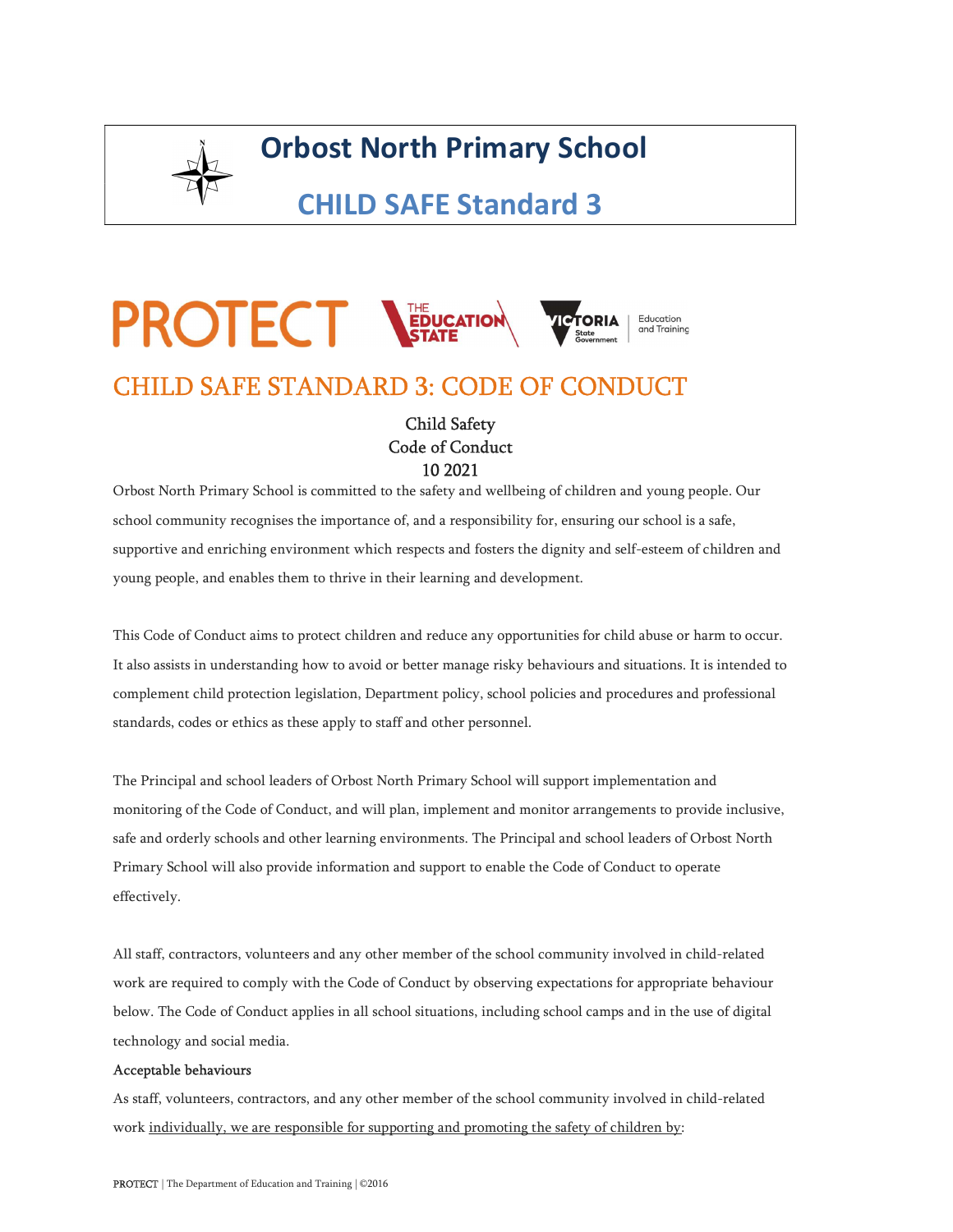- upholding the school's statement of commitment to child safety at all times [Include <and adhering to the school's child safe policy> when the school has a policy in place]
- treating students and families in the school community with respect both within the school environment and outside the school environment as part of normal social and community activities.
- listening and responding to the views and concerns of students, particularly if they are telling you that they or another child has been abused or that they are worried about their safety/the safety of another child
- promoting the cultural safety, participation and empowerment of Aboriginal and Torres Strait Islander students
- promoting the cultural safety, participation and empowerment of students with culturally and/or linguistically diverse backgrounds
- promoting the safety, participation and empowerment of students with a disability
- reporting any allegations of child abuse or other child safety concerns to the school's leadership (Principal)
- understanding and complying with all reporting or disclosure obligations (including mandatory reporting) as they relate to protecting children from harm or abuse.
- if child abuse is suspected, ensuring as quickly as possible that the student(s) are safe and protected from harm.

#### Unacceptable behaviours

As staff, volunteers, contractors, and any other member of the school community involved in child-related work we must not:

- ignore or disregard any concerns, suspicions or disclosures of child abuse
- develop a relationship with any student that could be seen as favouritism or amount to 'grooming' behaviour (for example, offering gifts)
- exhibit behaviours or engage in activities with students which may be interpreted as abusive and not justified by the educational, therapeutic, or service delivery context
- ignore behaviours by other adults towards students when they appear to be overly familiar or inappropriate
- discuss content of an intimate nature or use sexual innuendo with students, except where it occurs relevantly in the context of parental guidance, delivering the education curriculum or a therapeutic setting
- treat a child unfavourably because of their disability, age, gender, race, culture, vulnerability, sexuality or ethnicity.
- communicate directly with a student through personal or private contact channels (including by social media, email, instant messaging, texting etc) except where that communication is reasonable in